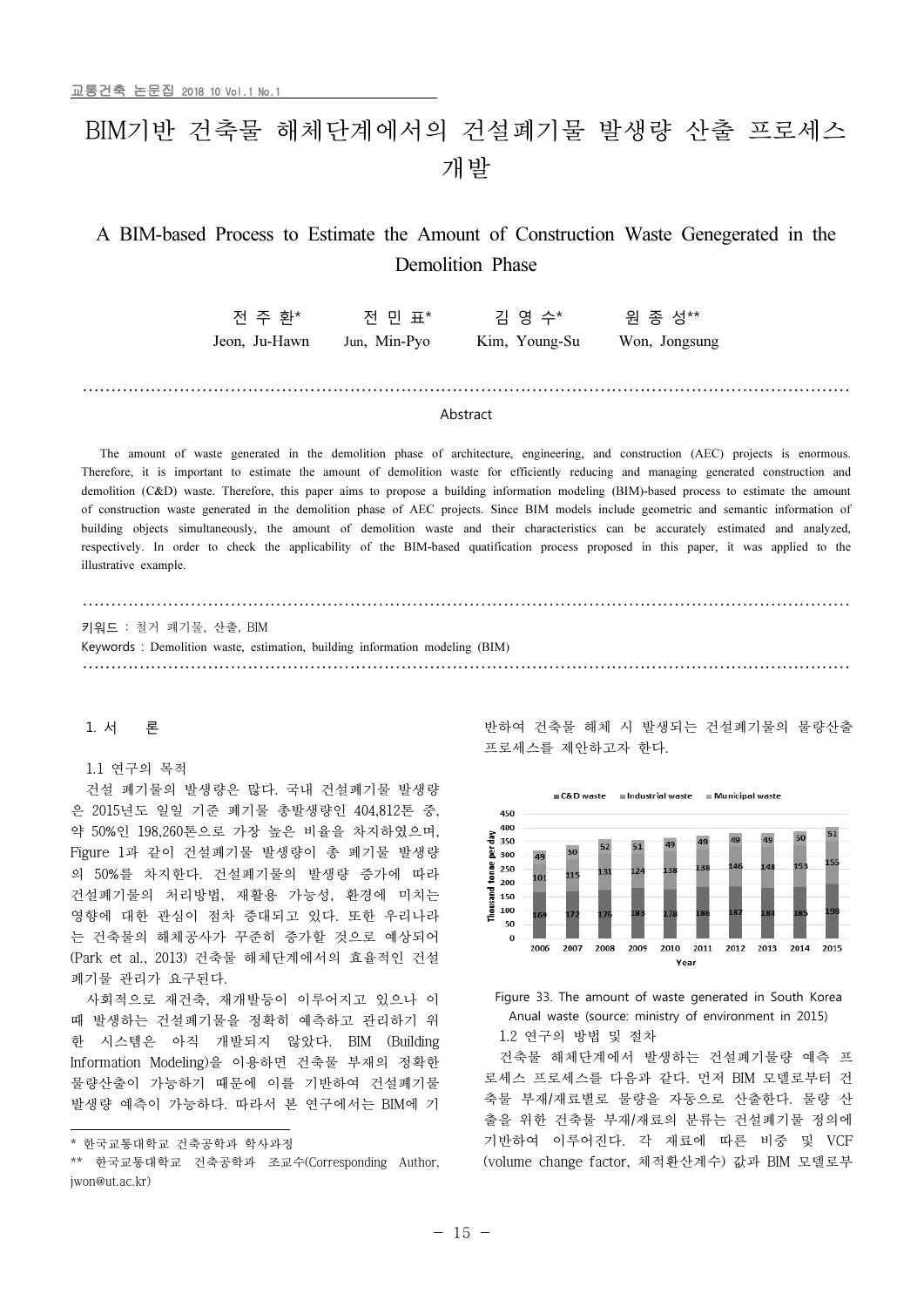터 추출한 건축물 부재/재료 물량을 기반으로 건설폐기물 의 체적 및 무게를 계산한다. 체적을 구할 때는 체적환산 계수, 재료별 물량을 사용하고, 무게를 구할 때는 비중, 재료별 물량을 사용한다. 체적환산계수는 기둥, 보 등의 건축부재를 분쇄하고, 적재했을 때, 분쇄된 부재사이의 공간을 포함한 건설폐기물 체적을 계산할 때 사용된다. 해체단계에서 건설폐기물 적재 및 보관을 위하여 필요한 현장 내 공간 분석을 위하여 사용한다. 비중은 어떤 물질 의 질량과 이것과 같은 표준물질의 질량과의 비율을 나 타낸다.



Figure 34. Proposed process for estimating the amount of demolition waste using BIM models (including volume and weight)

# 2. 이론적 고찰

#### 2.1 건설폐기물

"건설폐기물"이라 함은 「건설산업기본법」 제2조 제4호에 해당하는 건설공사로 인하여 공사를 착공하는 때부터 완료하는 때까지 건설현장에서 발생되는 5톤 이 상의 폐기물로서 건폐법시행령에서 정하는 18가지 종류 로 구분된다(건폐법 제2조 제1호)(Kim et al., 2013). 폐기 물 종류에는 폐콘크리트, 폐아스팔트콘크리트, 폐벽돌, 폐 블록, 폐기와, 폐목재, 폐합성수지, 폐섬유, 폐벽지, 건설 오니, 폐금속류, 폐유리 , 폐타일 및 폐도자기, 폐보드류, 폐판넬, 건설 폐토석, 혼합건설폐기물, 건설공사로 인하여 발생되는 그 밖의 폐기물이 있다.

# 2.2 BIM의 정의

BIM은 초기 개념설계에서 유지관리 단계까지 프로젝트 의 전 생애주기 동안 다양한 분야에서 적용되는 모든 정 보를 생산하고 관리하는 프로세스다. BIM은 건물을 구성 하는 객체들(벽, 슬래브, 창, 문, 지붕, 계단 등)의 각각의 속성(기능, 구조, 용도 등)을 표현하며, 서로의 관계를 인 지하여 건물의 변경 요소들을 즉시 반영한다. 따라서 BIM 은 모든 빌딩 객체들 내에 특성, 관계, 정보를 갖고 있는 모델 데이터를 이용한 시뮬레이션 또는 계산에 의해 필

요한 정보를 얻을 수 있다(Oh et al., 2012). BIM 모델을 이용하여 자동으로 재료별 물량산출을 한다면 해체단계 에서의 폐기물의 양을 정확하게 산출할 수 있으며, 산출 시간 절약이 가능하다.

# 2.3 기존연구고찰

효율적인 건설폐기물 관리와 관련하여 다양한 연구가 수행되었다. Han et al.(2008)는 건설 폐기물의 발생원인 과 재활용방법을 도출하였고, Jung et al.(2007)은 주거용 건축물 해체 전 전후의 건설폐기물발생의 원단위를 제안 하였다. Jun et al.(2010)은 분별해체방법을 이용해 건설폐 기물을 억제하는 방법을 소개하였다. Choi et al.(2008)은 건설폐기물의 재활용 실태를 파악하였다. Park et al.(2013)는 BIM을 이용하여 해체공사 시 폐기물 관리계획 과 견적을 산출하는 방향을 제시하였다. Lee et al.(2017) 은 1996년부터의 폐기물관련 학술적 연구 동향을 조사하 였다.

BIM을 사용할 경우 건축물 해체단계에서의 건설폐기물 의 발생량을 정확하게 예측 할 수 있다. BIM에 내장된 중 요한 기능은 모델 간의 관계를 자동으로 관리하는 것과 건축 모델과 모든 설계 자료가 통합 데이터베이스에 포 함되어 있으므로 모든 것이 상호 연계된 상태라는 것이 다. 기존연구는 재활용을 촉진하는 연구와 BIM의 폐기물 최소화 적용 가능성을 검토하는 것에 그쳤다. 따라서 본 연구에서는 BIM을 이용하여 해체단계에서의 건설폐기물 발생량 산출 프로세스를 제안하는 것이다.

# 3. BIM을 이용한 해체단계의 건설폐기물 발생량 산출 방법의 제안

# 3.1 BIM 모델의 생성 및 물량 산출

BIM 모델은 기하학 정보와 비기하학 정보를 포함한다. BIM 모델 내 비기하학적 정보는 재료 정보 등를 제공하 고, 기하학적 정보는 건축 부재의 정확한 물량 산출을 가 능하게 한다. 철거 폐기물은 BIM 모델로부터 추출된 물량 에 기반하여 계산될 수 있다. 계산된 철거 폐기물 양의 정확도는 BIM 모델의 상세정보수준에 따라 결정된다. Autodesk Revit, ArchiCAD, Autodesk Navisworks, Vico Office 등 다양한 BIM 소프트웨어에서 자동으로 정확한 물량 산출이 가능하다. 이러한 BIM 소프트웨어를 이용하 여 각 부재의 길이, 두께, 너비, 넓이, 물량 등의 정보 추 출이 가능하다.

# 3.2 해체 단계의 건설폐기물 발생량 산출

건설폐기물 발생량은 건설폐기물 발생량의 체적(m3)과 무게(ton)로 분류되어 산출한다. 건설폐기물 발생량의 체 적(m<sup>3</sup> )은 건설 현장 내에서 건설폐기물의 보관 및 처리를 위한 공간 계산시에 활용될 수 있다. 건설폐기물 발생량 의 무게(ton)는 건설폐기물의 운반을 위한 비용 계산시에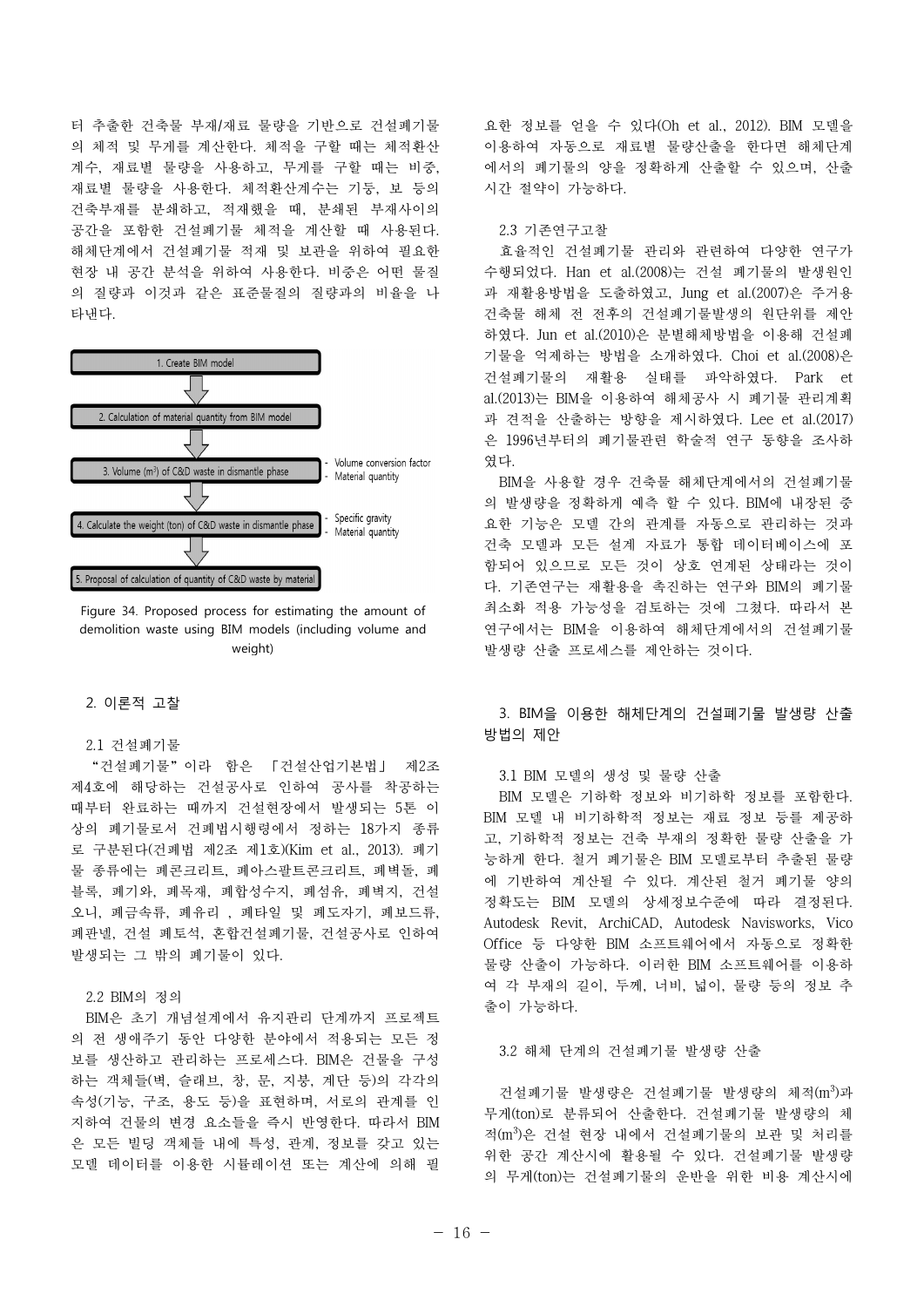# 교통건축 논문집 2018 10 Vol.1 No.1

활용될 수 있다.

재료별 건설폐기물 발생량의 체적(m3)은 BIM 모델로부 터 추출한 재료별 체적과 재료별 체적환산계수를 곱하여 산출한다(Equation 1). 재료별 건설폐기물 발생량의 무게 (ton)는 재료별 물량과 비중을 곱하여 구한다(Equation 2). 각 재료별 체적환산계수는 기존 연구에서 제공한 값을 활용하였다(Table 2). 플라스틱은 고분자집합으로 이루어 져 있어서 파쇄가 잘 되지 않아 체적환산계수의 값이 2.00으로 다른 재료에 비해 월등히 높은 것을 볼 수 있 다. 반면 스틸의 체적환산계수는 1.02로 가장 낮았다. 비 중은 0.24~8.20 사이의 범위로 나타났으며(Table 2), 알루 미늄이 8.20으로 가장 높았고, 목재가 0.24가 가장 작았 다.

$$
(1) V_m = V_m \times VCF_m
$$

(2)  $W_m = V_m \times p_m$ 

 $V_m$  : 재료 m의 해체단계에서의 건설폐기물 발생 체적  $V_m$  : 재료 m의 BIM 모델으로부터 산출 물량  $VCF_n$ : 재료 m의 체적환산계수  $W_m$  : 재료 m의 해체단계에서의 건설폐기물 발생 무게  $p_m$  : 재료 m의 비중

#### 4. 제안된 건설폐기물 발생량 산출방법 적용 예

# 4.1 적용 프로젝트

BIM을 이용하여 건축물 해체단계 시 건설폐기물 발생 량의 체적과 무게의 정확한 산출이 가능한지 검증하기 위해 사례에 적용했다. BIM 모델은 오토데스크에서 제공 하는 샘플 프로젝트를 사용했다(Figure 3). 건물은 4층으 로 이루어져 있는 사무소 건물이며, 건축면적은 797m<sup>2</sup>, 연면적은 3,701m<sup>2</sup>이다. 벽과 지붕은 목재로 이루어져 있 고 다량의 창문이 배치되어 있으며 바닥은 콘크리트로 구성되어 있었다.

Table 2은 재료별 물량, 체적환산계수, 비중을 나타낸 것이다. BIM 모델로부터 재료별 자재 물량을 추출한 결과 는 다음과 같다(Figure 4). 목재가 42%(456.4m3)로 가장 많은 비율을 차지했고, 스틸(23%, 255.3m<sup>3</sup>), 콘크리트(16%, 174.6m<sup>3</sup>), 보드류(9%, 100.2m<sup>3</sup>) 순이었다. 기타로는 벽토, 타일, 크롬, 유지, 알루미늄, 플라스틱, 자기류 등이 있었 다.



Figure 35. BIM model used for the illustrative example (Autodesk Revit 2015)

Table 2. The volume of building materials extracted from the BIM model and their volume change factors and specififc gravity values

| No.            | Material     | Amount of<br>building<br>materials<br>(m <sup>3</sup> ) | Volume<br>conversion<br>factor | Specific<br>gravity<br>$(ton/m^3)$ |
|----------------|--------------|---------------------------------------------------------|--------------------------------|------------------------------------|
| 1              | Wood         | 456.4                                                   | 1.05                           | 0.24                               |
| $\overline{2}$ | <b>Steel</b> | 255.3                                                   | 1.02                           | 7.8.                               |
| 3              | Concrete     | 174.6                                                   | 1.10                           | 2.4(                               |
| 4              | Board        | 100.2                                                   | 1.10                           | 1.4(                               |
| 5              | Wall clay    | 46.7                                                    | 1.10                           | 0.8                                |
| 6              | Tile         | 24.2                                                    | 1.10                           | 2.4(                               |
| $\overline{7}$ | Chrome       | 16.1                                                    | 1.02                           | 2.8(                               |
| 8              | Glass        | 9.1                                                     | 1.05                           | 2.5                                |
| 9              | Aluminium    | 7.8                                                     | 1.02                           | 8.2(                               |
| 10             | Plastic      | 0.9                                                     | 2.00                           | 0.5(                               |
| 11             | Porcelain    | 0.2                                                     | 1.10                           | 2.4(                               |
|                | Total        | 1091.1                                                  |                                |                                    |



Figure 36. Distribution of building materials extracted from BIM models

4.2 산출된 건설폐기물 발생량 분석

BIM 모델로부터 추출된 재료별 물량과 기존연구로부터 도출된 체적환산계수, 비중 값을 활용하여 해체단계에서 발생할 것으로 예상되는 건설폐기물의 체적(m3)과 무게